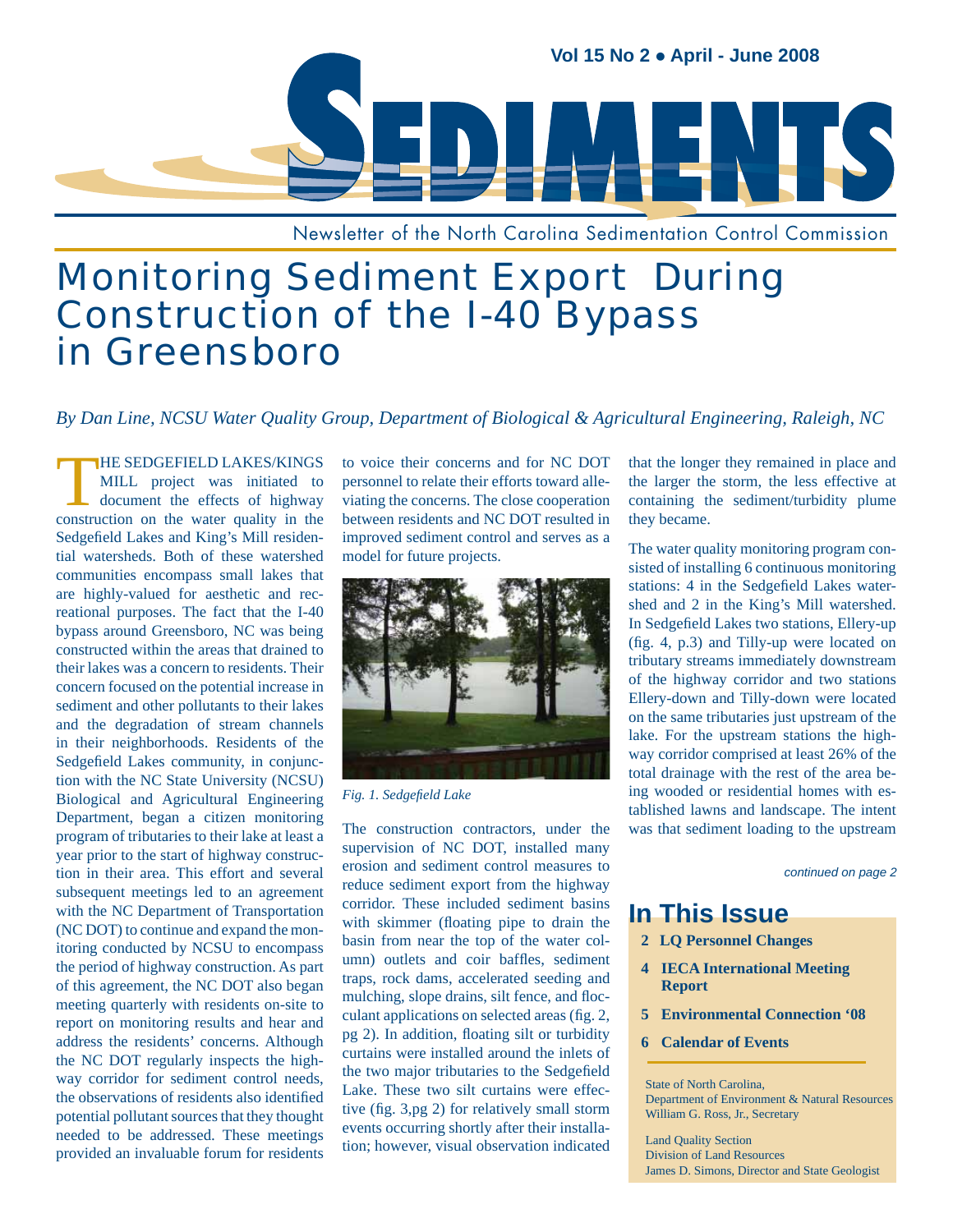

*Fig. 2. Highway road bank and example sedi-Fig. 2. Highway road bank and example seal-*<br>*Fig. 3. Sedgefield Lake with turbidity curtain.*<br>*Fig. 3. Sedgefield Lake with turbidity curtain.* 

stations would be almost exclusively from the highway corridor as the remainder of the drainage area was stable. In the King's Mill watershed, stations were located on a single tributary upstream and downstream of the highway corridor. The highway corridor comprised 24% of the area between the stations with the rest of the area being wooded or in established residences.

The Sedgefield Lakes stations were installed about 6-8 months before construction of the highway began. In the King's Mill watershed the stations were installed 5 months before major earth disturbing activities began. Ideally, at least 18 months of data would have been collected prior to major construction activities to adequately characterize background or pre-construction conditions; however, this is often not feasible given construction scheduling constraints. For King's Mill, the upstream station serves as a background site since there was no significant construction activity in the drainage area and may be used as background for the Sedgefield Lakes sites also. The stations were installed from February to June, 2004 and are still in place, although the data reported in this article included collection through January 3, 2008. This period of monitoring encompasses the major construction grading and other preparation, which is likely the worst period in terms of sediment export, as well as the start of the post-construction period.

Each monitoring station was equipped with an automated sampler and flowmeter that was programmed to continuously record discharge and collect flow-proportional samples. Samples were recovered from the samplers after roughly a 2-week period, combined into a single composite sample at each station, and analyzed for total suspended solids, total solids, and turbidity. In-situ measurements of temperature, specific conductance, dissolved oxygen (DO), and pH were made occasionally. A record-



ing raingage was also maintained near the Tilly-up monitoring sites in the Sedgefield Lakes watershed.

Table 1 (p. 4) contains a summary of the sediment monitoring data. Despite an array of erosion and sediment control measures installed on the highway corridor, sediment loss at the Tilly-up site increased from 0.01 to 8.1 ton/ac-yr when comparing the pre-construction to during construction periods, while average turbidity of samples went from 25 to 1,570 NTU. About 32% of the total sediment export for the period occurred during two tropical storm systems that hit the Greensboro, NC area in September, 2004 with the majority of the export occurring during the second storm. Although these storms dumped more then 8.5 inches of rain on the area in three weeks, neither event was of a 10-year return period magnitude. This is significant in that most erosion and sediment control practices in North Carolina are designed for the 10-year storm event. However, runoff is computed as if the storms occurred individually and not in relatively close proximity in time.

*continued on page 3*

### **Personnel Changes**

**Tim Garrett**, formerly an Environmental Specialist in the Mooresville Regional Office, has transferred and been promoted to Environmental Senior Specialist in the Washington Regional Office.

**Trentt James** has been promoted to the Environmental Senior Specialist position in the Wilmington Regional Office.

**Tim Latham** has been promoted to the Environmental Senior Specialist position in the Winston-Salem Regional Office.

**Charlie Whale**y has been promoted to the Environmental Senior Specialist position in the Mooresville Regional Office.



*SEDIMENTS* is published quarterly by the NC Sedimentation Control Commission to provide information and assistance to the regulated community and to facilitate communication among personnel of state and local erosion and sedimentation control programs.

Send comments to Ashley Rodgers, NCDENR-Land Quality, 1612 Mail Service Center, Raleigh, NC 27699-1612. Email: Ashley. Rodgers@ncmail.net. Send change of address and subscription information to NCSU Water Quality Group, NCSU Box 7637, Raleigh, NC 27695-7637; (919) 515-3723; cathy\_smith@ ncsu.edu). To receive *Sediments* electronically, please subscribe at:http://www.dlr.enr.state. nc.us/pages/sedimentationnewsletters.html. Five thousand copies of this newsletter were printed at a cost of \$1,490 or 30 cents per copy.

Personnel of the Land Quality Section of the NC Department of Environment and Natural Resources provide information and assistance for implementation of the NC Erosion and Sedimentation Control Program. For assistance, please contact the Regional Engineer or the Raleigh headquarters listed below:

> Janet Boyer, PE 2090 US Hwy 70 Swannanoa, NC 28778 (828)296-4500

Steve Cook, CPESC 225 Green Street, Suite 714 Fayetteville, NC 28301 (910)433-3300

Zahid Khan 610 East Center Ave., Suite 301 Mooresville, NC 28115 (704)663-1699

John Holley, PE 3800 Barrett Drive, Suite 101 Raleigh, NC 27609 (919)791-4200

Pat McClain, PE 943 Washington Sq. Mall Washington, NC 27889 (252)946-6481

Dan Sams, PE 127 Cardinal Dr. Ext. Wilmington, NC 28405-3845 (910)796-7215

Matt Gantt, PE 585 Waughtown St. Winston-Salem, NC 27107 (336)771-5000

Gray Hauser, PE Raleigh Central Office 512 N. Salisbury St., 1612 MSC Raleigh, NC 27699-1612 (919)733-4574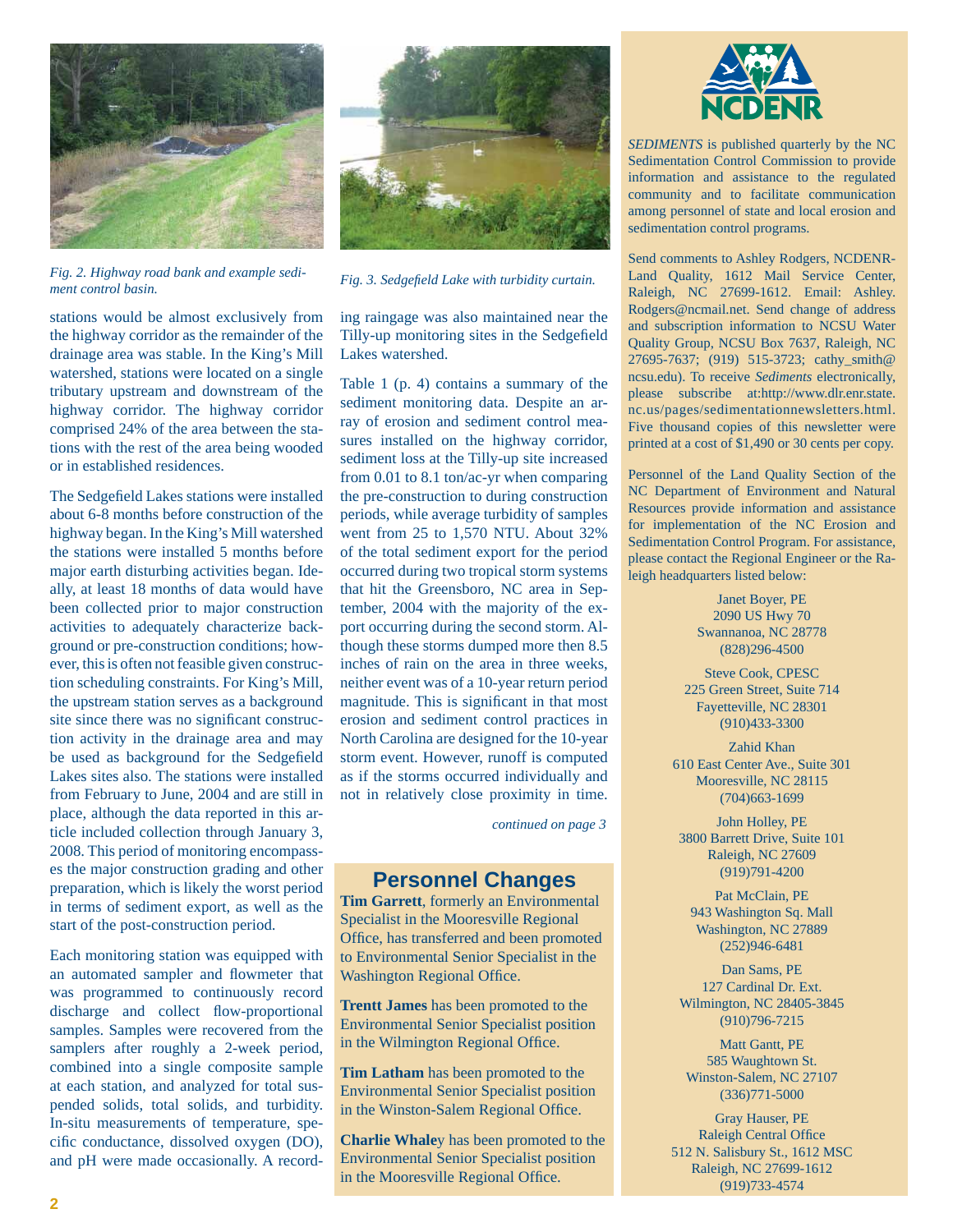### The North Carolina Sedimentation Control Commission

The Sedimentation Control Commission (SCC) was created to administer the Sedimentation Control Program pursuant to the NC Sedimentation Pollution Control Act of 1973 (SPCA). It is charged with adopting rules, setting standards, and providing guidance for implementation of the Act. The composition of the Commission is set by statute to encompass a broad range of perspectives and expertise in areas related to construction, industry, government, and natural resource conservation and quality. All members are appointed by the Governor and serve threeyear terms, except for the Director of the Water Resources Research Institute of the University of North Carolina, who serves as long as he remains Director. The chairman of the SCC is named by the Governor. The following is a list of current members with the organizations they represent:

> **Chairman:** Kyle Sonnenburg Fayetteville NC League of Municipalities

**Vice Chairman:** Donnie W. Brewer **Greenville** NC Environmental Management Commission

> **Commissioners:** W.T. "Buzz" Bryson Raleigh NC Public Utilities

Elaine C. Chiosso Bynum Non-governmental Conservation

> John William Miller, Jr. Burnsville NC Mining Commission

Joseph H. Kleiss Raleigh NC State University, Dept. of Soil Science

Grover McPherson Winston-Salem NC Soil and Water Conservation Commission

David H. Moreau Raleigh Water Resources Research Institute of The University of North Carolina

Joseph Rudek Raleigh Non-governmental Conservation

Mark A. Taylor Greensboro Professional Engineers of NC

Richard Vick Wilson Carolinas Associated General Contractors

> Rob Weintraub Wake Forest NC Home Builders Association

The close proximity created a very wet antecedent condition which resulted in increased runoff and more than twice as much sediment export during the second event. Following these events, additional sediment basins with skimmer outlets and coir fiber baffles, flocculation logs, and sediment traps



*Fig. 4. Ellery-up monitoring station.*

were installed in the drainage area.

Sediment loss rate in the much larger Tillydown watershed increased from 0.07 ton/ ac-yr prior to construction to 3.0 ton/ac-yr during the construction period. The much smaller increase was likely due to the fact that the highway corridor encompassed only 15.8% of the Tilly-down watershed and that a greater section of the highway was near grade thereby requiring less fill which made the section less susceptible to erosion. The section of the highway corridor draining to Tilly-up was comprised mostly of a fill section (fig.  $5$ ) where the roadbed was raised at least 25 ft thereby creating steep fill slopes that were more vulnerable to erosion. Mean turbidity levels in samples increased from 54 NTU pre-construction to 927 NTU during construction, which resulted in a corresponding increase in the turbidity of the



*Fig. 5. Road section showing bank created by fi ll.*

#### downstream lake.

Sediment loss rate at the Ellery-up site increased from 0.04 ton/ac-yr before construction to 4.7 ton/ac-yr during construction. This increase was about half that of Tilly-up

even though the highway corridor encompassed more than 25% of both drainage areas and the section of highway contained considerable fill slopes. The main difference was that construction in the Ellery-up area was at an earlier phase with fewer fill slopes at the time of the tropical storms of September, 2004; thus, the highway corridor was less vulnerable to erosion at the time of the tropical storm. The little more than a month of post-construction data has been collected at this site has documented a sediment yield rate of 0.8 ton/ac-yr and mean turbidity of 176 NTU.

At Ellery-down, the sediment loss rate increased from 0.20 ton/ac-yr before to 1.2 ton/ac-yr during the construction period. Mean turbidity levels in samples increased from 140 NTU before to 466 NTU. These increases can be attributed to a combination of the I40 bypass highway construction, the widening of a city road just upstream of the station, and residential housing construction in the watershed. The post highway construction (since November, 2007) sediment export rate, which is also post city road widening and residential housing construction, was 0.12 ton/ac-yr with a mean turbidity of 62 NTU.

At King's Mill, sediment loss upstream of the highway corridor was 0.08 ton/acyr, while downstream it was 1.5 ton/ac-yr. Much of this increase could be attributed to the highway construction. In fact, assuming that sediment export from the nonhighway land between the stations was 0.08 ton/acyr, then the estimated sediment export from the highway corridor was 12.8 ton/ac-yr during construction. This export rate has essentially dropped to 0.0 ton/ac-yr since the completion of highway construction in November, 2007. During construction average turbidity of upstream samples was 42 NTU, while downstream it was 580 NTU, post construction upstream was 28 NTU and downstream 35 NTU.

This project highlights the difficulty in controlling sediment export resulting from large storm events that occur at time of high erosion vulnerability as was the case for the Tilly-up drainage area. Further, the Tilly-up drainage area included a large fill section of highway, which is particularly susceptible to erosion given the steep roadbanks. The project also documents the rapid drop in sediment export associated with the completion of highway construction. In addition, the continued cooperation and coordination with local residents helped identify and mitigate erosion and sediment control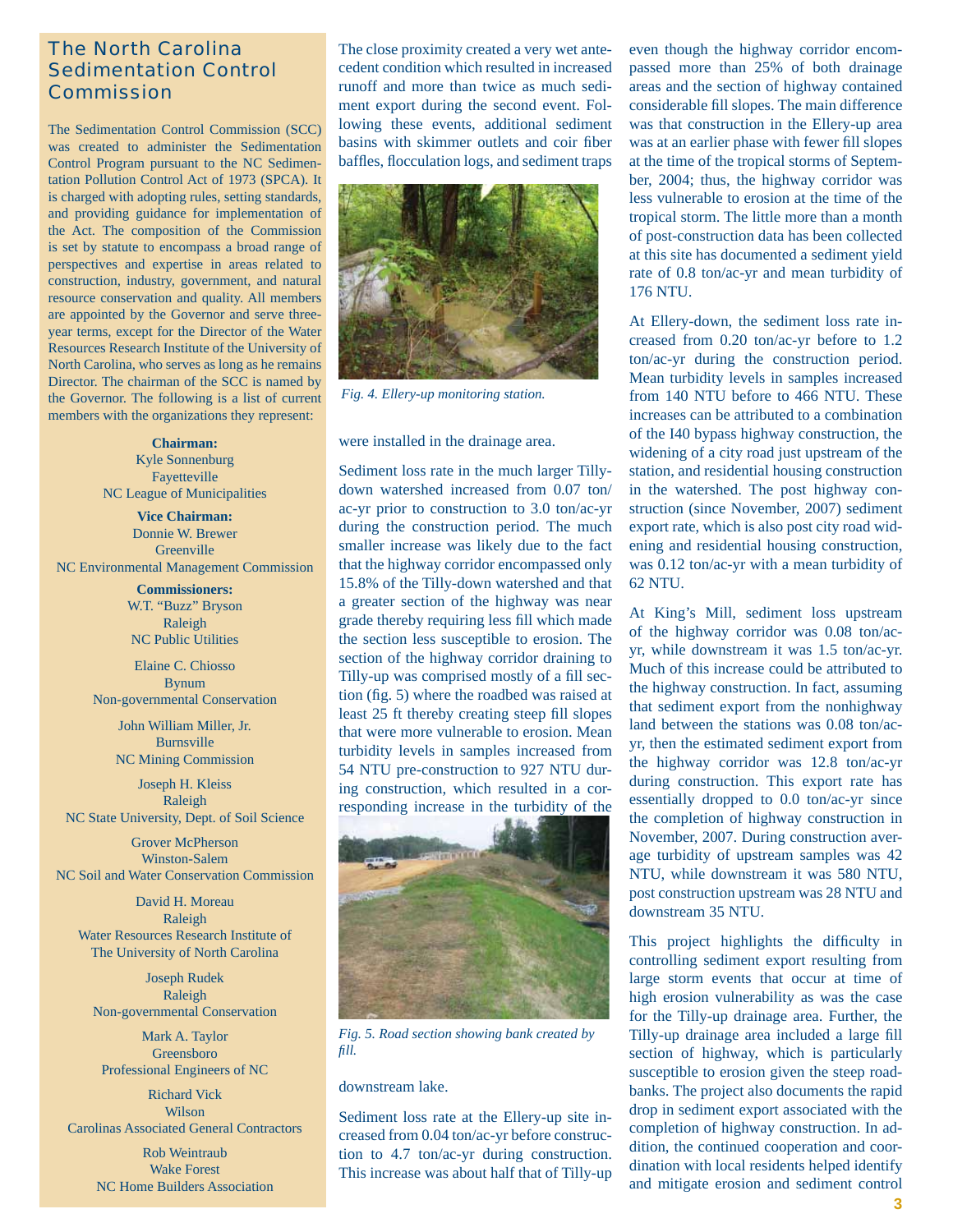| Table 1. Sediment Export and Mean Turbidity at Monitoring Sites through 1/3/08 |                            |            |                            |            |                          |                  |  |  |
|--------------------------------------------------------------------------------|----------------------------|------------|----------------------------|------------|--------------------------|------------------|--|--|
| <b>Monitoring Site</b>                                                         | <b>Before Construction</b> |            | <b>During Construction</b> |            | <b>Post-Construction</b> |                  |  |  |
|                                                                                | $Ton/ac-yr$                | <b>NTU</b> | $Ton/ac-vr$                | <b>NTU</b> | $Ton/ac-vr$              | <b>NTU</b>       |  |  |
| Tilly - Upstream                                                               | 0.01                       | 25         | 8.1                        | 1570       | (a)                      | $\left(a\right)$ |  |  |
| Tilly - Downstream                                                             | 0.07                       | 54         | 3.0                        | 927        | $\left(a\right)$         | $\left(a\right)$ |  |  |
|                                                                                |                            |            |                            |            |                          |                  |  |  |
| Ellery - Upstream                                                              | 0.04                       | 29         | 4.7                        | 1607       | 0.8                      | 176              |  |  |
| Ellery - Downstream                                                            | 0.20                       | 140        | 1.2                        | 466        | 0.12                     | 62               |  |  |
|                                                                                |                            |            |                            |            |                          |                  |  |  |
| King's Mill - Upstream                                                         | n/a                        | n/a        | 0.08                       | 42         | $\left(a\right)$         | 28               |  |  |
| King's Mill - Downstream                                                       | n/a                        | n/a        | 1.5                        | 580        | $\left(a\right)$         | 35               |  |  |
| $NOTE: (a) = data$ pending                                                     |                            |            |                            |            |                          |                  |  |  |

and other issues.

# IECA International Conference Report

*Richard McLaughlin, NC State University*

A number of papers presented focused on stormwater runoff treatment. One paper described a system (Bacterra) which consisted of a curbside storm drain insert in which a small tree is planted.<sup>1</sup> The storm water is routed through the growing medium, which provides treatment for bacteria, nutrients, grease and oil, and heavy metals. The authors claimed that the system is self-sustaining and requires no maintenance, two features which, if true, would make this a very unique system. Laboratory column data showed bacteria removal rates of 57% for high flow to 99% for low flow tests. A field test in California only had two storms at the time of the paper, with removal rates of 20- 70%, the higher rates occurring early in the storm event.

A N.C. State graduate, Dr. Johnny Grace, described his work with the U. S. Forest Service to determine forest road erosion rates and to validate a model (WEPP) of that process.  $\frac{2}{3}$  They used field measurements of sediment deposition in adjacent areas to determine erosion rates over time for sections of roads with different slopes and traffic patterns. The model and field measurements generally agreed in erosion rates, which averaged 50 kg/m/year, most of which deposited in the buffer.

Seattle, Washington is adding a third runway to their airport, which involves a fill of tens of millions of cubic yards adjacent to a salmon stream. Discharges from the construction site are limited in turbidity to 5 NTU, so they had to build a large runoff storage capacity and a chemical treatment system in order to meet this requirement.<sup>3</sup> They chose to use chitosan, a cationic polymer derived from crab and shrimp shells. The treatment system is quite elaborate, with automated polymer injection and sand filtration which is controlled by in-line turbidity and pH sensors. The storage capacity was designed to handle two times the 10 year storm volume. The operational costs for treating the more than 4 million gallons of water was close to \$0.02/gallon, but the author suggested costs up to \$0.05/gallon might be typical. Costs associated with installing the storage and diversions were not included, although much of this capacity will remain as part of the stormwater treatment system planned.

The use of turf reinforced matting (TRM) as a replacement for rock lining was presented in a case study from Illinois. 4 The TRM was installed in a very wide channel (80 feet or so) below a box culvert, but unfortunately they did not get the channel lined above the culvert prior to when work ceased for the winter. As a result, considerable sediment was deposited on the lined portion of the channel. They also had a major event which brought logs and large debris into the channel, tearing the fabric in places. The damaged sections were replaced, and, in spite of these setbacks, the vegetation came through vigorously over the summer. One problem area discussed was the interface between the TRM and the culvert, which failed initially. The fabric was buried and large rock was placed on it for several feet after the culvert. One good suggestion was to have a section of fabric installed under the culvert bottom with a length left to overlap with the TRM when it is installed. This could be specified in the plans so the culvert installers would know to lay down the TRM material prior to pouring concrete.

implementing erosion and sediment control plans was presented by Leo Holm, an engineer from Minnesota. His approach is use risk analysis to determine where the most effort and money should be spent. His system takes a full day for training, but he briefly went through it in the hour and a half he had for his presentation. The key part is to do some risk estimating for various systems. For instance, he calculated the risk of a silt fence failing is about 50%. His main point was that you should concentrate your efforts at places on the construction site where the risk is greatest, considering both the device failure potential and the consequences of that failure. A silt fence adjacent to a stream has a much higher risk than one adjacent to a farm field, so perhaps a double row or some other device would be worth installing adjacent to a stream. (no paper provided)

Attorney Kim Maree Johannessen provided a short workshop to prepare professionals interested in being an expert witness in lawsuits. This was a very comprehensive review of all of the aspects one needed to consider both before and during trial. She strongly advised anyone receiving a call from a lawyer inquiring about their availability as an expert witness to ask about the nature of the lawsuit, who was involved, and what the timeline was going to be. She also indicated that no opinions should be provided until you are under contract. (no paper provided)

 $\frac{1}{1}$  Coffman, L. S., and M. Ruby. 2008. Bacterra™ by Filterra® Ad vanced Bioretention SystemDiscussion of the Benefits, Mechanisms and Efficiencies for Bacteria Removal. Int'l Eros. Ctrl. Assoc. Environmental Connection 2008, Conference Proceedings.

 $^{2}$  Grace, J. M., and W. J. Elliot. 2008. Determining Soil Erosion from Roads in the Coastal Plain of Alabama. Int'l Eros. Ctrl. Assoc. Environmental Connection 2008, Conference Proceedings.

<sup>3</sup> Ziemer, J. J. 2008. Air Port Water Quality Soars to New Heights. Int'l Eros. Ctrl. Assoc. Environmental Connection 2008, Conference Proceedings.

4 Pack, J. 2008. High Performing Turf Reinforcement Mats Provide Stormwater Control in Large Drainage Channel. Int'l Eros. Ctrl. Assoc. Environmental Connection 2008, Conference Proceedings.

An alternative approach to designing and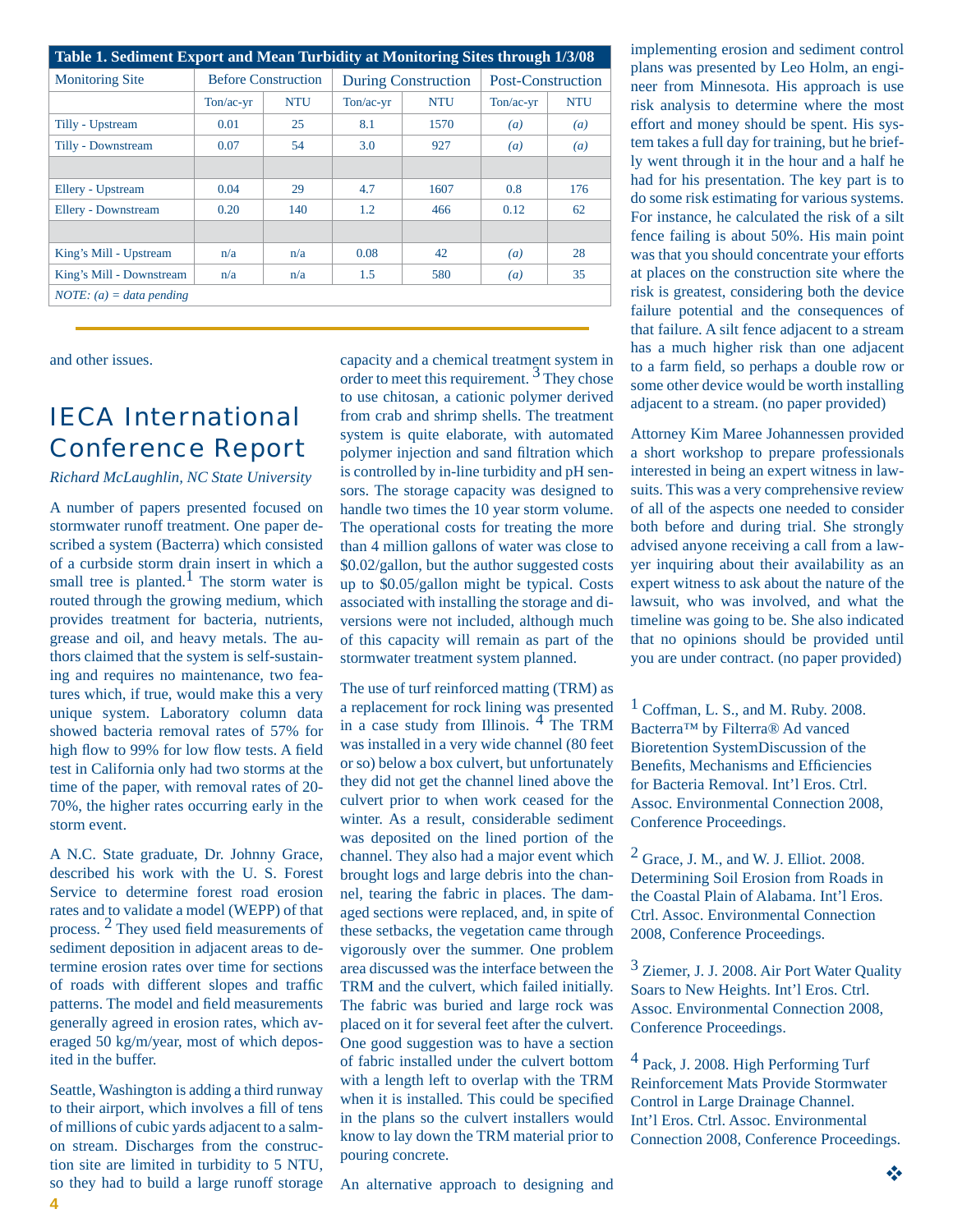## Environmental Connection '08

*Melanie Markusic, NC State University*

The International Erosion Control Association (IECA) held its annual Environmental Connection meeting this year in Orlando, Fl… home to Disney World.

So....What could I expect to find at **Environmental Connection 08?** 

**According to the website (**http://www. ieca.org**)**

- **22 Full-day training courses** addressing hot topics such as wind erosion, construction site management and NPDES regulations and compliance.
- **Over 50 case studies and technical paper presentations** providing original research and proven techniques to help you stay ahead in a competitive market.
- **2000+ attendees** to network with for increased exposure, business opportunities and resources.

#### **And this is exactly what I found and MORE!**

There were so many things to see and do, including social events almost every night. Monday, I was involved in an all day workshop put on by the EPA's own Nikkos Singelis, Lisa Nisenson (TetraTech), John Kosco (TetraTech) and Mike Novotney (Center for Watershed Protection). The workshop was entitled "Planning and Design 101: Post –Construction, LID, and Smart Growth as Stormwater BMPs". This hands-on workshop focused on the post-construction phase of land disturbing activities and how to maximize the performance of BMPs. Monday night hosted a night for first time attendees. This enabled everyone to meet and greet those who had never attended before. Great for everyone involved.

Tuesday, I was also involved in an all day workshop taught by Jarred Fifield Ph.D. This workshop was entitled "Designing for Effective Sediment and Erosion Control on Construction Sites". This class gave a little more of a hydrodynamics perspective to the installation and maintenance of BMPs as well as the insight to hydrodynamic characteristics of a given watershed. Tuesday evening was the grand opening of the exhibit hall. **More than 160 vendors** showed the latest products and technology available in the largest expo dedicated to erosion and sediment control.

Wednesday morning started off with a spectacular presentation from the keynote speaker, Chad Pregracke. Please visit his website to learn more about him and his successful mission to clean up the waterways of the

United States, starting with the Mississippi River. http:// www.livinglandsandwaters.org/

Wednesday continued with multiple technical sessions throughout the day. I gave a talk on Sediment Basin design and different BMP's that help to improve their overall efficiencies. Dr. Rich McLaughlin gave a talk on Polyacrylamides and their

ability to reduce construction site effluent turbidity levels. Wednesday night arrived with more networking during the "Hydrodeo"…Chapter Challenge. This event gave the different chapters across the world to show their true competitive side while having a great time getting to know one another. All individual chapters then had their annual chapter meetings.

Thursday morning started bright and early for many attendees with a 5K walk/run. This event was designed as a fundraiser for the new SOIL fund. "Save our International Land" fund provides a permanent funding source for programs and projects that improve environmental quality through *education, research, and applied technology*. The rest of Thursday was again full of technical sessions and exhibitor hall trips, discussing with vendors the array of BMPs available today.

Friday finished with a field trip to the Greenwood Urban Wetland. The Greenwood Urban Wetland was built to alleviate flooding and to treat stormwater runoff prior to discharge to drainage wells which flow to the Floridian Aquifer.

 The system is designed to detain the runoff from 2.5 inches of rainfall. Approximately 300,000 cubic yards of material was removed to create the system which enlarged the surface area of the "lake" from four to thirteen acres. Weirs were constructed to

control water levels and establish three ponds to maximize stormwater detention. The average water depth is 5.1 feet, the storage volume is 66 acre feet, and the hydraulic residence time is 22.7 days. The lakes have a 25 to 30-foot-wide littoral shelf which was planted with over 82,000 plants of ten species of native macrophytes.



The lakes are connected by marsh flowways and the system also includes a "riverine floodway" that allows large storms to bypass the lake system. The floodway is planted with seven species of hardwood swamp trees. An upstream sediment/debris basin, pond aeration, and an irrigation system reusing stormwater are incorporated into the design to increase pollutant removal effectiveness. The reuse system allows the City to irrigate the park and the adjacent cityowned cemetery with stormwater instead of potable water, saving the city \$25,000 per year. In addition to providing flood protection and stormwater treatment, the 26 acre Lake Greenwood Urban Wetland park includes sidewalks, bridges, and green space passive recreation which is widely used by nearby residents.

#### ÷

### **NC WRRI Workshops**

Information on the Fall Erosion and Sedimentation Control Planning and Design Workshops will be available on the WRRI web site in mid-August: *http://www.ncsu.edu/wrri/erosionworkshops. html*

 These workshops are sponsored by the NC Sedimentation Control Commission, NCDENR Division of Land Resources Land Quality Section and the Water Resources Research Institute (WRRI) of The University of North Carolina.